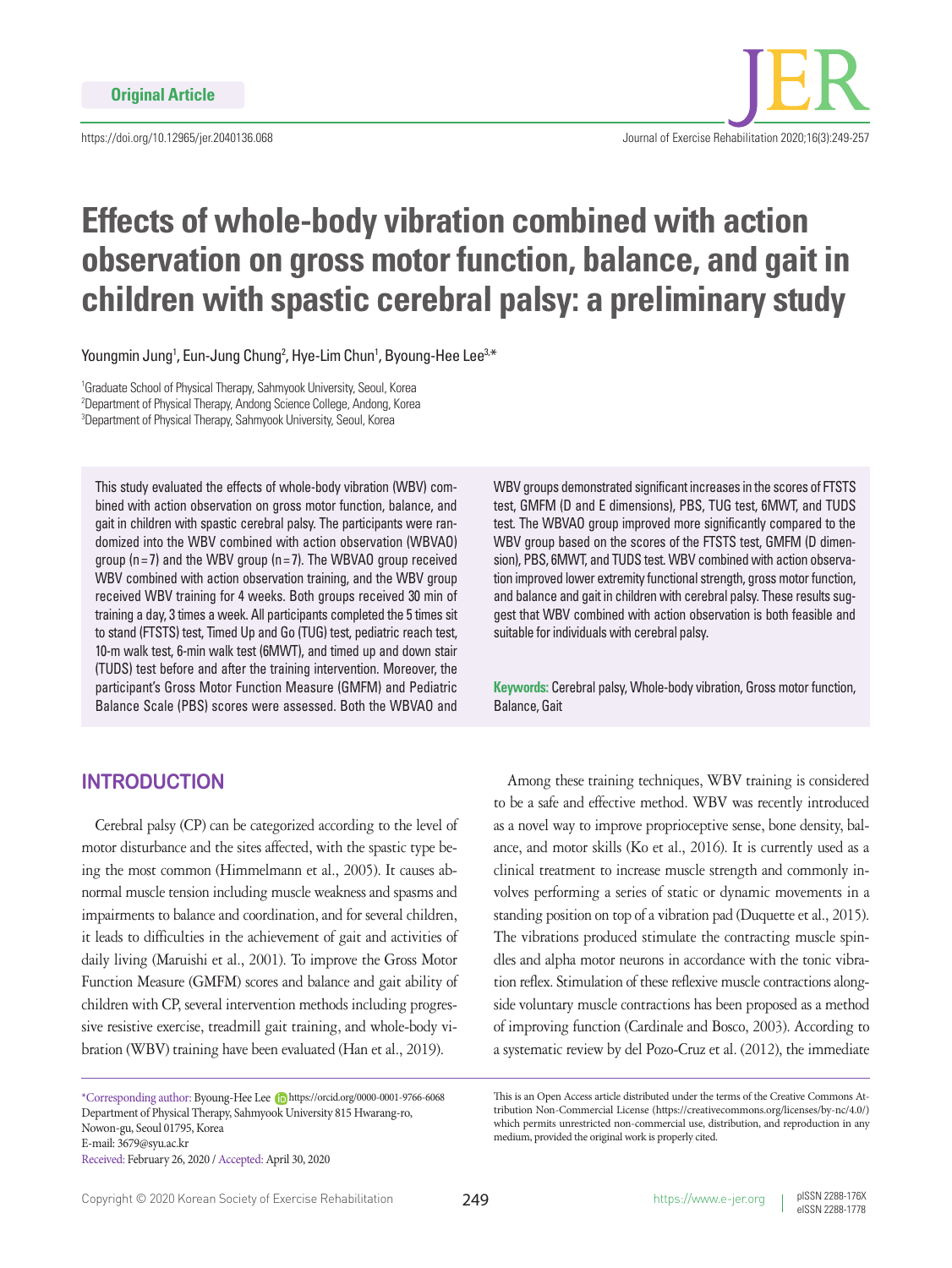effects of WBV include observed increases in oxygen consumption, muscle temperature, blood flow, and muscle power. WBV training consists of the user standing on the platform statically, or while performing dynamic movements for a fixed duration of time. Although WBV has gained such popularity, exact action of the therapy is yet to be determined (Nordlund and Thorstensson, 2007). This study provides WBV combined with action observation in children with spastic CP.

Motor learning is the ability to flexibly adapt to the environment when acquiring and performing motor techniques (Seidler, 2004). Motor learning combination with action observation to treat motor loss in the four limbs is proposed as a new treatment method for children with CP (Kim et al., 2014). Action observation is cognitively easier than the provision of verbal information only, and when patients carefully observe the detailed limb coordination used to perform an exercise, instinctive imitation may be provoked (Hecht et al., 2001). Previous studies provide contrasting opinions on action observation; however, these studies mostly focus on upper limb functional improvement and rehabilitation in children with CP. Studies examining gross motor function, balance, or gait are relatively insufficient. Therefore, this study aimed to examine the effects of WBV training and action observation in children with spastic CP.

# **MATERIALS AND METHODS**

Children diagnosed with spastic CP and admitted at the National Transportation Rehabilitation Hospital, which is located in the Yangpyeong, Gyeonggi Province of Korea, participated in the study. Children with the following characteristics were included in the study: children aged 4–12 years who were diagnosed with spastic CP, children with no visual impairments, children who could respond to instructions provided by the researchers, and children with gross motor function categorized as levels 1–3 based on the Gross Motor Function Classification System Scale (GMFCS). Conversely, children with the following characteristics were excluded: children with scores >2 in the Modified Ashworth scale in their effected limb, children experiencing joint contracture, children who had experienced seizure within the past 6 months, or children with conditions that could not be controlled despite seizure medication. Finally, 14 participants were allocated randomly to the WBV combined with action observation (WBVAO) group (n=7) or the WBV group ( $n=7$ ). This study protocol was approved by the Sahmyook University Institutional Review Board (2-1040781-AB-N-01- 2016031HR), and the objective of the study and its requirements were explained to the participants. Written parental consent was provided for all of the participants; therefore, the rights of the human participants were protected.

# **Randomization and experimental procedures**

Sixteen children who were receiving weekly or outpatient rehabilitation treatment from National Transportation Rehabilitation Hospital for their spastic CP were selected. Two of these 16 children were excluded from the study considering that their GMFCS scores were  $<$  3. To minimize any bias during selection, a stratified sampling method based on age and GMFCS stage was used. The number of children with CP who visited the hospital was small sample size and we could not make a control group without treatment for children with CP because that subjects needs an exercise therapy. Randomized sampling of each stratum was used to divide the participants into 2 groups of seven children: the WBVAO group and the WBV group. The WBVAO group completed WBV training along with action observation for 30 min a day, 3 days a week for a 4-week period, and the WBV group completed only the WBV training for 30 min a day, 3 days a week for a 4-week period. The experimental and control groups also performed 30 min a day of conservative physical therapy, 3 days a week for a 4-week period.

# **WBV combined with action observation training**

WBV training along with action observation was performed to increase gross motor function, balance, and walking ability. The children assigned to the WBVAO group were instructed to maintain a standing posture on a vibration pad, supported and prevent falls by a back plate at the pelvis and spine. Children stood barefoot with feet parallel and knees in slight flexion (30°). The participants were instructed to watch a video on a 17-inch laptop screen from a distance of 50 cm during this time and were either instructed to follow or to not follow the actions demonstrated in the video. The model for the video comprised of actions performed by an average adult of normal body weight. It included six actions to improve lower extremity strength, balance, and gait (Liao et al., 2007). The participants were instructed to watch the different actions repeatedly throughout the experimental period. The participants were shown a video chosen by the physical therapist and instructed to repeat the action performed in the video, only proceeding to the next stage when they could perform the required action.

The first action was a standing position with feet parallel and the knees in slight flexion (30°). The second action comprised a sitting and standing movement over a limited range of motion, and the third action comprised a rotating movement from a stand-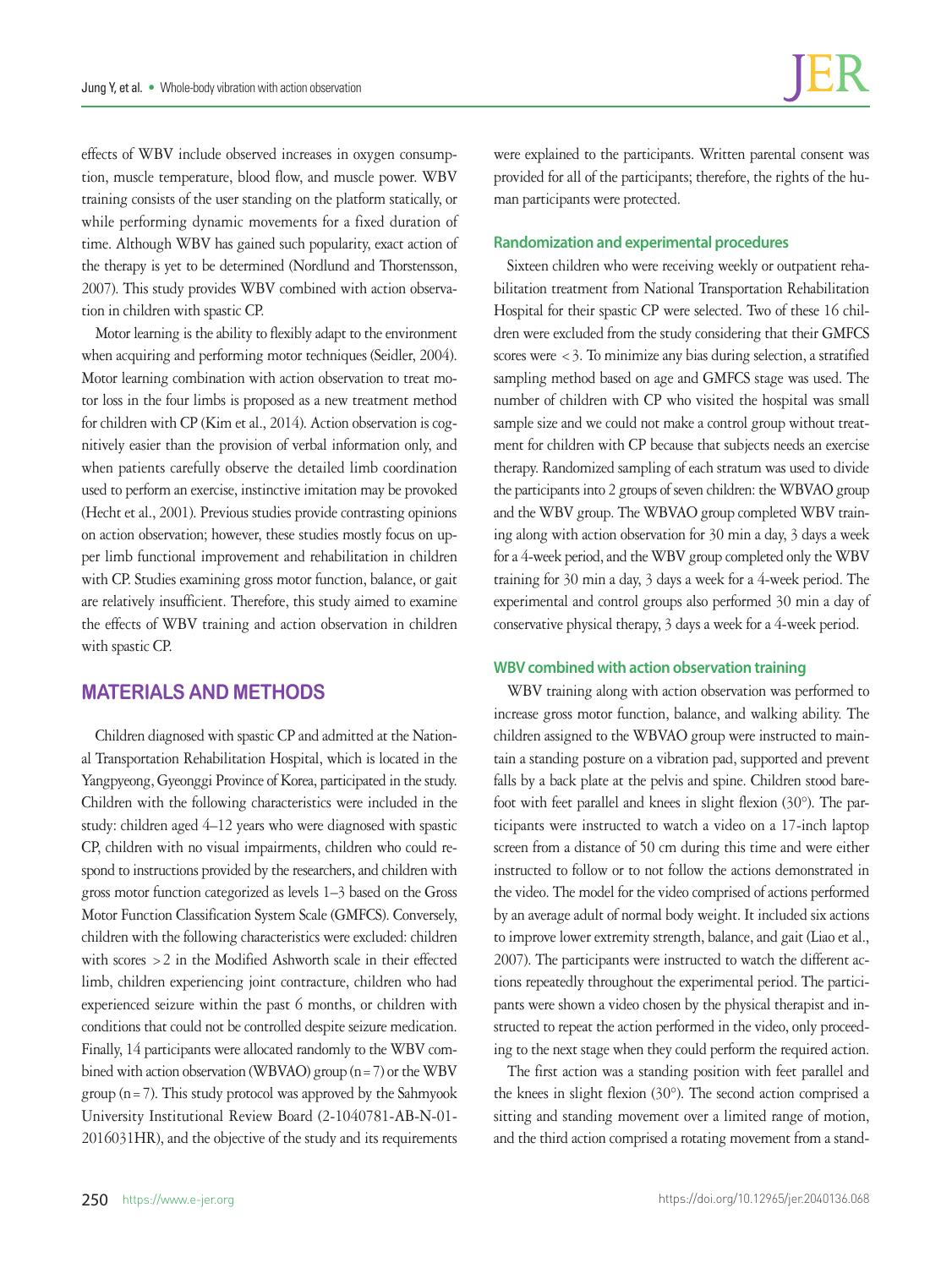ing position, training the ability to shift body weight from side to side. The fourth action involved shifting body weight forward and backward while standing in a split stance with the right foot forward, and the fifth action was similar as the fourth action except with the left foot forward. The sixth action was similar to the first one, with participants required to maintain a standing position with the knees in slight flexion (30°). Exercises for each of the six actions were performed after a minute of watching the video. Three minutes of physical training was completed for each action, followed by 1 min of rest. The total physical therapy time was therefore 30 min. The intensity of the WBV stimulation to improve muscle strength was 12–18 Hz, and it was applied by gradually increasing the intensity by 0.5 Hz starting with the intensity the each participant could withstand. The reason why the same intensity was not applied to all participants was because the age, disability, function, and sensory differences of CP were considered (Ruck et al., 2010). To increase the effects of the action observation, the therapy was conducted at a relatively quiet time of the day. The children were instructed to concentrate on the video for 1 min at a time, and the whole experiment was conducted by the same therapist. If the child complained of muscle fatigue or pain during the intervention, the therapy was terminated.

# **WBV training**

The WBV group stood on the vibration pad in the same position and training protocols as the WBVAO group without action observation. During the 30 min of therapy, every 3 min of vibration training and 2 min of rest were repeated 6 times. The intensity of the WBV stimulation for muscular strength improvement was similar as the WBVAO group (12–18 Hz) and was applied by gradually increasing the intensity by 0.5 Hz starting from the intensity the participant could withstand.

### **Outcome measurements**

### *Functional muscular strength measurement*

The 5 times sit to stand (FTSTS) test was used to examine functional muscular strength of the lower extremity. The FTSTS test was initiated from a sitting position on a knee high bench with the hip joint in 90° flexion and the feet touching the floor. In this position, the lateral ankle bone was located 10 cm posterior to a perpendicular line drawn from the center of the knee. The time taken to perform the FTSTS test with the arms crossed and without any help from the upper extremity was recorded (Whitney et al., 2005). The interrater reliability for the FTSTS test defined using the intraclass correlation coefficient (ICC) was 0.95–0.99,

with an ICC for test-retest reliability of 0.95–0.99 (Wang et al., 2012). To minimize measurement error, a research assistant who was independent of the child's therapy performed three measurements before and after the experiment, and the average value was recorded.

### *Gross motor function measurement*

The GMFM was used to assess gross motor function. The GMFM is divided into the following five domains: A (lying and rolling, 17 items), B (sitting, 20 items), C (quadruped and kneeling, 14 items), D (standing, 13 items), and E (walking, running, and jumping, 24 items) (Chang et al., 2017). This measure is used to provide overall standards for the participants' gross motor function by evaluating their abilities rather than specific performance parameters. In this study, the results of the D (GMFM-D) and E (GMFM-E) factors were analyzed.

# *Balance function measurement*

Balance function was evaluated using the Pediatric Balance Scale (PBS), Timed Up and Go (TUG) test, and pediatric reach test (PRT). The PBS comprises 14 tasks similar to activities of daily living. The items are scored on a 5-point scale, with zero denoting an inability to perform the activity without assistance and four denoting the ability to perform the task with complete independence. The maximum score is 56 points. The interrater reliability (ICC value) for the PBS test was 0.99, with an ICC value of 0.99 for the testretest reliability (Franjoine et al., 2003). For the TUG test, participants were seated in a chair with armrests and subsequently instructed to stand (using the armrests, if desired) and walk as quickly and safely as possible for a distance of 3 m. The participants subsequently turned around, returned to the chair, and sat down. The time from the point at which their spine left the back of the chair until they returned to that same position was recorded using a stopwatch (Williams et al., 2005). TUG was measured 3 times and the average was used for analysis. The PRT is a dynamic balance test. Participants were instructed to stand 10 cm from the wall so that their shoulders were perpendicular to the reach measurement device. Participants extended their arm horizontally and placed a closed first against the sliding handle. Values for the ICC for test-retest and intertester reliability for children with CP ranged from 0.54 to 0.88 and 0.50 to 0.93, respectively (Bartlett and Birmingham, 2003). PRT was measured 3 times and the average was used for analysis.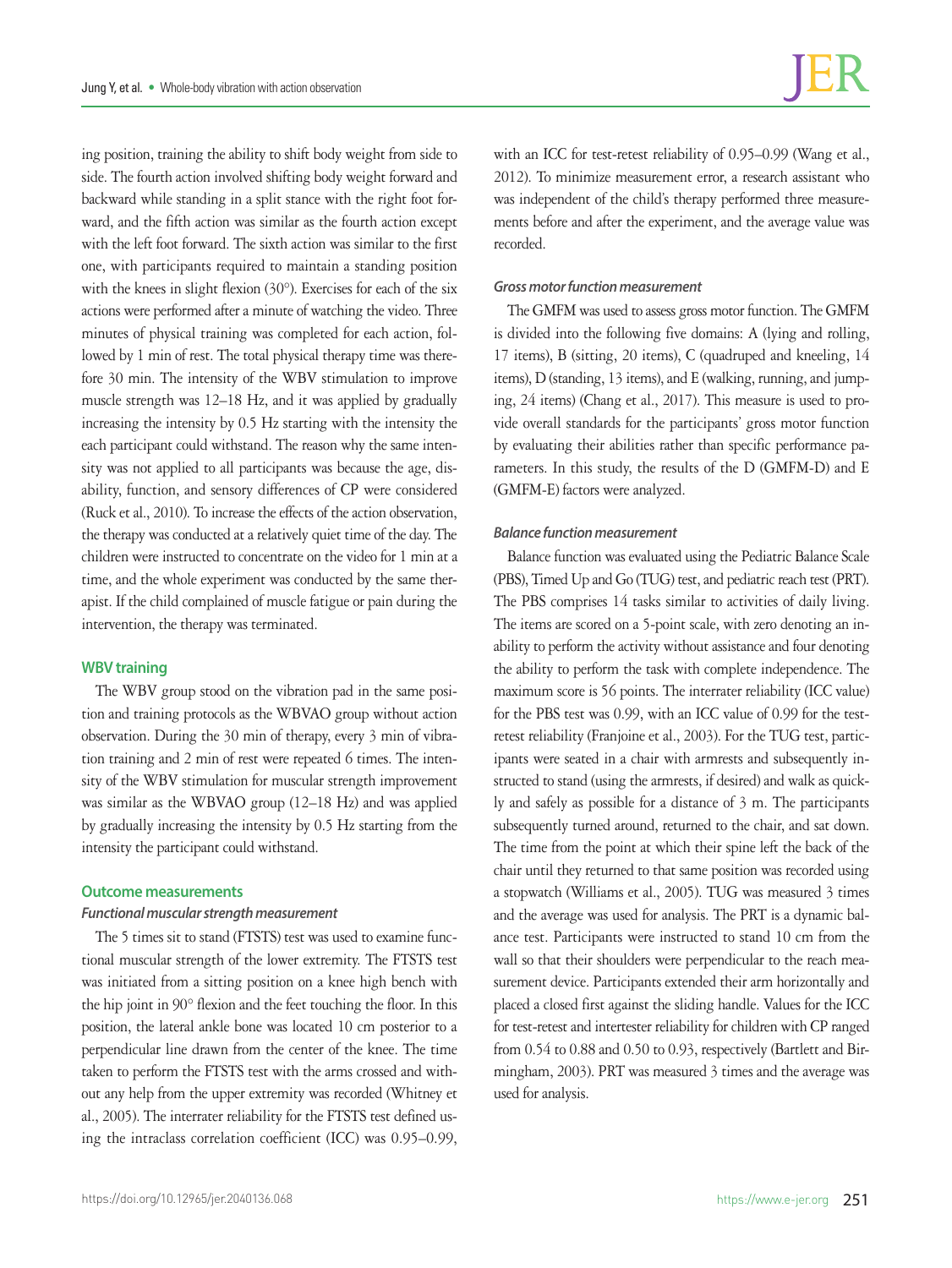Gait function was examined using the 10-m walk test (10MWT), 6-min walk test (6MWT), and timed up and down stair (TUDS) test. Gait velocity was measured using the 10MWT. Participants completed three trials in succession, with a brief seated or standing rest as needed between trials. An ICC of 0.81 for the 10MWT has been reported across participants (Thompson et al., 2008). The 6MWT is a self-paced walking capacity test at a fast speed. Participants were instructed to walk on an indoor straight course for 6 min and were permitted to slow down, stop, and rest as necessary (Brehm et al., 2017). The TUDS test was used to assess functional walking ability related to daily life. Before the starting signal for the TUDS test, the participants were instructed to "climb the stairs up and down as fast as possible without falling down." The participants waited for the starting signal with both feet on the ground, and timing commenced after the starting signal. The participants subsequently went up and down a flight of 10 stairs, and when both feet reached the ground, the time recording ended. The participant could rest on the way up or down; however, the time was continuously recorded. If required, handrails could be used during the test (Zaino et al., 2004). To minimize measurement error, 10MWT, 6MWT, and TUDS were performed by a research assistant who was blinded to the child's therapy before and after the experiment, and the average value was recorded.

### **Data analyses**

All statistical analyses were performed using the IBM SPSS Statistics ver. 20.0 (IBM Co., Armonk, NY, USA). Descriptive statistics for the baseline variables were calculated to characterize and compare the two study groups. The Shapiro–Wilk test was used to determine whether the general characteristics and the outcome measures of the participants were normally distributed. Means

| Parameter            | WBVAO group $(n=7)$ | WBV group $(n=7)$ | $x^2/t$  | P-value |
|----------------------|---------------------|-------------------|----------|---------|
| Age (yr)             | $9.00 + 3.26$       | $8.71 \pm 3.19$   | 0.165    | 0.871   |
| Height (cm)          | $130.71 \pm 20.92$  | $131.57 + 22.09$  | $-0.075$ | 0.942   |
| Weight (kg)          | $32.42 \pm 10.96$   | $30.85 + 12.45$   | 0.251    | 0.806   |
| Sex                  |                     |                   |          |         |
| Male                 | 3(43.0)             | 3(43.0)           | 0.000    | 1.000   |
| Female               | 4(57.0)             | 4(57.0)           |          |         |
| <b>GMFCS (level)</b> | 1.57(0.78)          | 1.71(0.75)        | $-0.346$ | 0.735   |
| 1:2:3                | 4.2.1               | 3:3:1             |          |         |

Values are presented as mean± standard deviation or number (%).

WBVAO, whole-body vibration combined with action observation; WBV, wholebody vibration; GMFCS, Gross Motor Function Classification System Scale.

and standard deviations are reported for the normally distributed variables. Independent *t*-tests were used to analyze changes in the dependent variables between groups. Paired *t*-tests were performed to compare the dependent variables pre- and postintervention within each group (intragroup). A  $P$ -value <0.05 was considered significant.

# **RESULTS**

The characteristics of the 14 participants who completed the experiment are shown in Table 1. No differences in age, height, weight, sex, dominant arm, or GMFCS score were detected between the two groups at baseline.

# **Functional muscular strength measurement**

Differences in lower extremity functional strength after the intervention are shown in Table 2. Both groups showed significant differences in the FTSTS test scores (WBVAO group,  $P = 0.001$ ; WBV group,  $P = 0.000$ ). There were significant differences between the two groups postintervention  $(P = 0.046)$ .

# **Gross motor function measurement**

A comparison of GMFM within and between groups is shown in Table 3. The WBVAO group showed significant differences in the GMFM-D  $(P = 0.000)$  and GMFM-E  $(P = 0.002)$  factors. The WBV group showed significant differences postintervention in the GMFM-D  $(P = 0.004)$  and GMFM-E  $(P = 0.002)$  factors. There were significant differences in the GMFM-D factors between the two groups postintervention  $(P = 0.037)$ .

### **Balance function measurement**

Comparisons of the balance functions within and between groups are shown in Table 4. The WBVAO group showed signifi-**Table 1.** General characteristics of the participants (n=14) cant differences in the PBS (*P* = 0.000), TUG test (*P* = 0.002), and

**Table 2.** Comparison of lower extremity functional strength within and between groups (n = 14)

| FTSTS (sec)   | WBVAO group $(n=7)$ WBV group $(n=7)$ |                  |          | $P$ -value |
|---------------|---------------------------------------|------------------|----------|------------|
| <b>Before</b> | $15.31 + 5.95$                        | $17.12 + 6.88$   | $-0.527$ | 0.608      |
| After         | $14.51 \pm 6.10$                      | $16.88 \pm 7.00$ | $-0.617$ | 0.549      |
| After-before  | $-0.80 + 0.36$                        | $-0.44 \pm 0.15$ | $-2.365$ | 0.046      |
|               | $-5.748$                              | $-7.803$         |          |            |
| P-value       | 0.001                                 | 0.000            |          |            |

Values are presented as mean± standard deviation.

FTSTS, 5 times sit to stand test; WBVAO, whole-body vibration combined with action observation; WBV, whole-body vibration.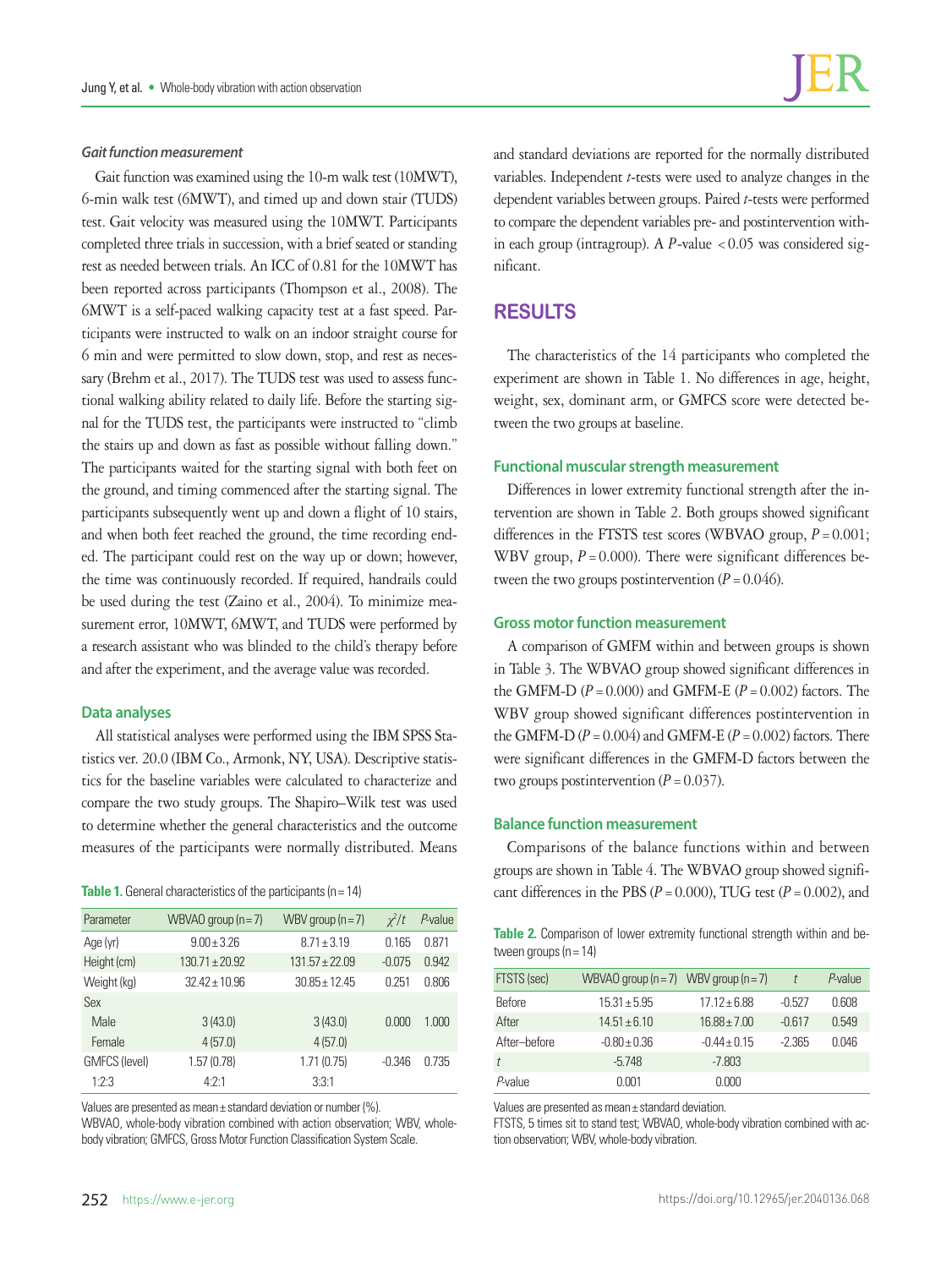**Table 3.** Comparison of gross motor function within and between groups  $(n = 14)$ 

| Parameter     | WBVAO group $(n=7)$ | WBV group $(n=7)$ | $\bar{t}$ | $P$ -value |
|---------------|---------------------|-------------------|-----------|------------|
| GMFM-D (%)    |                     |                   |           |            |
| <b>Before</b> | $79.53 + 11.26$     | 77 65 + 13 46     | 0.284     | 0.781      |
| After         | $83.78 + 11.24$     | $80.21 + 13.94$   | 0.541     | 0.599      |
| After-before  | $4.34 + 1.34$       | $2.56 + 1.48$     | 2.351     | 0.037      |
| t             | 8.537               | 4.586             |           |            |
| P-value       | 0.000               | 0.004             |           |            |
| $GMFM-E (%)$  |                     |                   |           |            |
| <b>Before</b> | $68.64 \pm 18.31$   | $63.87 + 19.81$   | 0.468     | 0.648      |
| After         | $71.22 + 17.99$     | $66.05 + 20.13$   | 0.507     | 0.621      |
| After-hefore  | $257 + 124$         | $217 + 107$       | 0647      | 0.530      |
| t             | 5.474               | 5.349             |           |            |
| $P$ -value    | 0.002               | 0.002             |           |            |

Values are presented as mean± standard deviation.

WBVAO, whole-body vibration combined with action observation; WBV, wholebody vibration; GMFM, Gross Motor Function Measure.

**Table 4.** Comparison of balance within and between groups (n = 14)

| Parameter     | WBVAO group $(n=7)$ WBV group $(n=7)$ |                  | $\ddot{\tau}$ | $P$ -value |
|---------------|---------------------------------------|------------------|---------------|------------|
| PBS (score)   |                                       |                  |               |            |
| <b>Before</b> | $43.71 + 8.75$                        | $40.42 + 9.62$   | 0.668         | 0.517      |
| After         | $45.71 \pm 9.12$                      | $4171 + 997$     | 0.783         | 0.449      |
| After-before  | $2.00 \pm 0.57$                       | $1.28 \pm 0.48$  | 2.500         | 0.028      |
| t             | 9.165                                 | 6.971            |               |            |
| P-value       | 0.000                                 | 0.000            |               |            |
| TUG (sec)     |                                       |                  |               |            |
| <b>Before</b> | $12.86 \pm 6.97$                      | $14.67 \pm 7.80$ | $-0.458$      | 0.655      |
| After         | $12.21 \pm 7.08$                      | $14.33 \pm 7.72$ | $-0.536$      | 0.602      |
| After-before  | $-0.65 \pm 0.32$                      | $-0.34 \pm 0.22$ | $-2.065$      | 0.061      |
| $\ddot{\tau}$ | $-5.237$                              | $-3.990$         |               |            |
| $P$ -value    | 0.002                                 | 0.007            |               |            |
| PRT (cm)      |                                       |                  |               |            |
| <b>Before</b> | $12.28 \pm 3.09$                      | $11.21 \pm 3.60$ | 0.597         | 0.562      |
| After         | $13.00 \pm 3.51$                      | $11.64 \pm 3.68$ | 0.706         | 0.494      |
| After-before  | $0.71 \pm 0.75$                       | $0.42 \pm 0.53$  | 0.816         | 0.430      |
| t             | 2.500                                 | 2.121            |               |            |
| P-value       | 0.047                                 | 0.078            |               |            |

Values are presented as mean± standard deviation.

WBVAO, whole-body vibration combined with action observation; WBV, wholebody vibration; PBS, Pediatric Balance Scale; TUG, Timed Up and Go test; PRT, pediatric reach test.

PRT  $(P = 0.047)$  scores. The WBV group showed significant differences in the PBS  $(P = 0.000)$  and TUG test  $(P = 0.007)$  scores. There were significant differences in the PBS scores between the two groups postintervention  $(P = 0.028)$ .

| Parameter     | WBVAO group $(n=7)$ | WBV group $(n=7)$   | $\ddot{\tau}$ | $P$ -value |
|---------------|---------------------|---------------------|---------------|------------|
| 10MWT (sec)   |                     |                     |               |            |
| <b>Before</b> | $13.60 + 7.10$      | $13.71 \pm 8.49$    | $-0.027$      | 0.979      |
| After         | $13.10 \pm 7.17$    | $13.47 \pm 8.34$    | $-0.090$      | 0.930      |
| After-hefore  | $-0.50 \pm 0.28$    | $-0.24 \pm 0.41$    | $-1.370$      | 0.196      |
| t             | $-4.689$            | $-1.563$            |               |            |
| P-value       | 0.003               | 0.169               |               |            |
| 6MWT(m)       |                     |                     |               |            |
| <b>Before</b> | $284.28 \pm 95.76$  | $269.28 \pm 104.42$ | 0.280         | 0.784      |
| After         | $300.71 \pm 97.44$  | $280.00 \pm 106.41$ | 0.366         | 0.721      |
| After-before  | $16.42 \pm 3.77$    | $10.71 \pm 4.49$    | 2.573         | 0.024      |
| $\ddot{l}$    | 11.500              | 6.301               |               |            |
| P-value       | 0.000               | 0.001               |               |            |
| TUDS (sec)    |                     |                     |               |            |
| Before        | $22.95 \pm 11.11$   | $25.35 + 12.77$     | $-0.375$      | 0.714      |
| After         | $21.98 \pm 11.34$   | $24.78 + 12.90$     | $-0.431$      | 0.674      |
| After-before  | $-0.97 \pm 0.27$    | $-0.56 \pm 0.22$    | $-2.958$      | 0.012      |
| t             | $-9.231$            | $-6.577$            |               |            |
| P-value       | 0.000               | 0.001               |               |            |

Values are presented as mean± standard deviation.

WBVAO, whole-body vibration combined with action observation; WBV, wholebody vibration; 10MWT, 10-m walk test; 6MWT, 6-min walk test; TUDS, timed up and down stair test.

# **Gait function measurement**

Comparisons of the gait functions within and between groups are shown in Table 5. The WBVAO group showed significant differences in 10MWT ( $P = 0.003$ ), 6MWT ( $P = 0.000$ ), and TUDS test  $(P = 0.000)$  scores. The WBV group showed significant differences in  $6MWT (P = 0.001)$  and TUDS test  $(P = 0.001)$  scores. There were significant differences in  $6MWT$  ( $P = 0.024$ ) and TUDS ( $P = 0.012$ ) scores between the two groups.

# **DISCUSSION**

In a child with CP, muscle weakness is one of the factors that decreases motor functions, and these decreases in motor function even affect the control of body functions (Damiano and Abel, 1996). Dodd et al. (2003) reported the results of muscle strengthening exercises for the lower extremity in children with spastic paraplegia. Improvements in lower extremity muscular strength and the D and E factors of the GMFM scale were found  $(P < 0.05)$ . In this study, the GMFM-D factor for the WBVAO group showed improvement from 79.53% in the pretest to 83.87% in the posttest, and the GMFM-E factor showed improvement from 68.64% to 71.22% in the pre- and posttests, respectively. The WBV control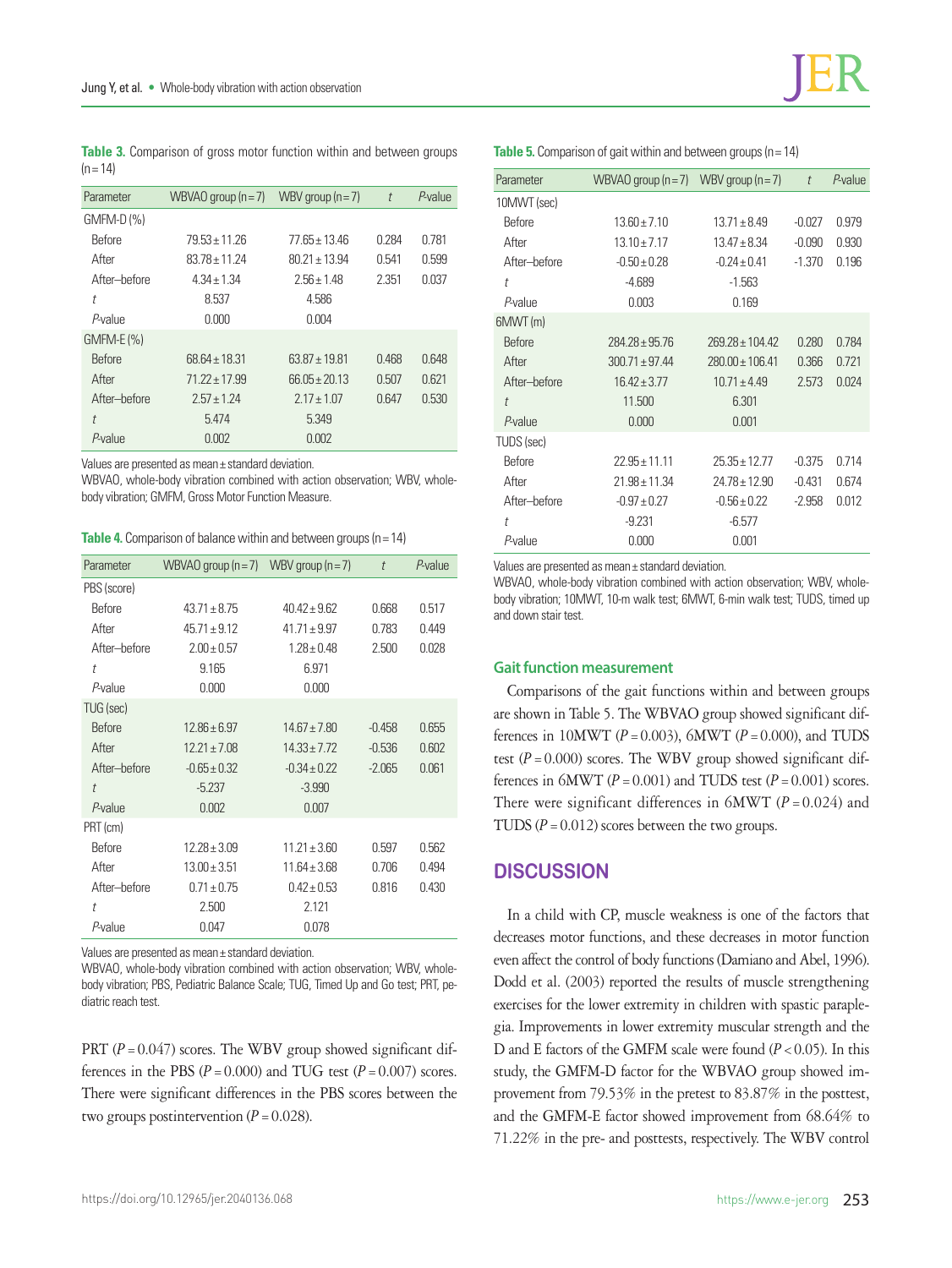group showed an increase from 77.65% to 80.21% for the GM-FM-D factor and an increase from 63.87% to 66.05% for the GMFM-E factor in the pre- and posttest, respectively. Both of these increases were significant  $(P < 0.05)$ . Moreover, in the comparison between groups, the GMFM-D factor showed significant differences in both the pre- and posttest results  $(P < 0.05)$ . These GMFM results can be interpreted as an increase in the participant's mobility and the ability to perform activities of daily living (Dickin et al., 2012).

Tupimai et al. (2016) confirmed that WBV training stimulates proprioceptive sensations through the soles of the feet, reflexively causing muscle contractions that increase knee extensor muscle strength, and kinetic postural ability in a standing posture. Action observation accompanies a direct multisensory effect, helping the patient to clearly visualize the exact positioning for each exercise. This was supported by the results of the WBVAO group in this study since a more significant change in the GMFM results was observed compared to the WBV group. Although conducted in a relatively short amount of time, the repeated viewing of the videos (including shifting the body weight forward and backward), along with the sitting and standing training, allowed for an easier understanding of the specific positions for each action and their order. This increased the exercise learning effects.

Balance comprises stability in both static (including standing or sitting) and dynamic (including reaching with the hands or walking) postures. According to these definitions, children with CP lack the voluntary postural stability required for daily activities. The body's reactive balance ability in response to external change is also affected due to severe loss of muscular strength, abnormal muscle tension, and a lack of motor control (Saether et al., 2013). In this study, the PBS score of the WBVAO group increased significantly from 43.71 in the pretest to 45.71 in the posttest (*P*<0.05). The WBV group also showed a significant increase in the PBS score from 40.42 in the pretest to 41.71 in the posttest  $(P<0.05)$ . Furthermore, a significant difference in both the preand posttest results between the groups was observed  $(P < 0.05)$ . These PBS results can be interpreted as an increase in dynamic balance ability. This study induced symmetrical weight bearing and functional lower extremity muscular strengthening by stimulating proprioceptive sensibility through WBV training in a standing position (Gandevia, 2001). Additionally, voluntary body weight movement with the use of action observation and posture regulation training on top of the vibration pad led to an increase in dynamic stability and lower extremity regulation ability. This may be due to the strengthening of muscle activity in the hip, knee,

and ankle joint. Therefore, certainly, PBS factors, including looking over the left or right shoulder while standing or alternately putting each foot on top of a pad without holding onto anything, were significantly more improved in the WBVAO group compared to the WBV group.

Kumban et al. (2013) conducted specific training on sitting and standing with 21 children with CP aged 6–15 years. The PRT distances increased from 24 cm pretraining to 28.25 cm posttraining. In the current study, the PRT score was significantly higher in the posttest 13 cm compared to the pretest 12.28 cm in the WBVAO group  $(P < 0.05)$ . The PRT score for the WBV group also increased from 11.21 cm in the pretest to 11.64 cm in the posttest. The PRT results indicate an increase in postural stability in the standing position and in dynamic balance ability. It could be theorized that these differences result from the action observation training stimulating the excitability of the primary motor cortex. Visualization may affect the cognitive areas associated with constructing motor memory through imitation and the parts associated with understanding actions through observation (Gangitano et al., 2001).

A child with CP presents with symptoms including muscular strength weakness due to a damaged central nervous system, abnormal muscle tone including spasticity, a decrease in sensory function, a loss of the abilities to regulate muscle, and decreased balance ability due to an unstable posture. As a result, these children experience difficulties in achieving independent walking and activities of daily life (Maruishi et al., 2001). Due to these reasons, improved walking ability, including gait speed, gait stamina, and stair walking become important treatment goals for children with CP.

In this study, the WBVAO group showed a significant improvement in 10MWT score with the time taken to complete the test decreasing from 13.60 sec in the pretest to 13.10 sec in the posttest  $(P<0.05)$ . In the WBV group, the 10MWT time decreased from 13.71 sec in the pretest to 13.47 sec in the posttest. There was no significant difference between the groups in the pre to posttest changes. These improvements in 10MWT times signify an improvement in gait speed. Hsu et al. (2003) reported a close association between gait speed and the muscular strength of the ankle plantar flexors, knee extensors, and flexors and extensors of the hip joint. In this study, the action observation performed by the WB-VAO group along with the WBV training stimulated proprioceptive sensibility, increased the muscular strength of the knee extensors, and heightened the understanding of actions including gait using different directions of weight shift in a standing position.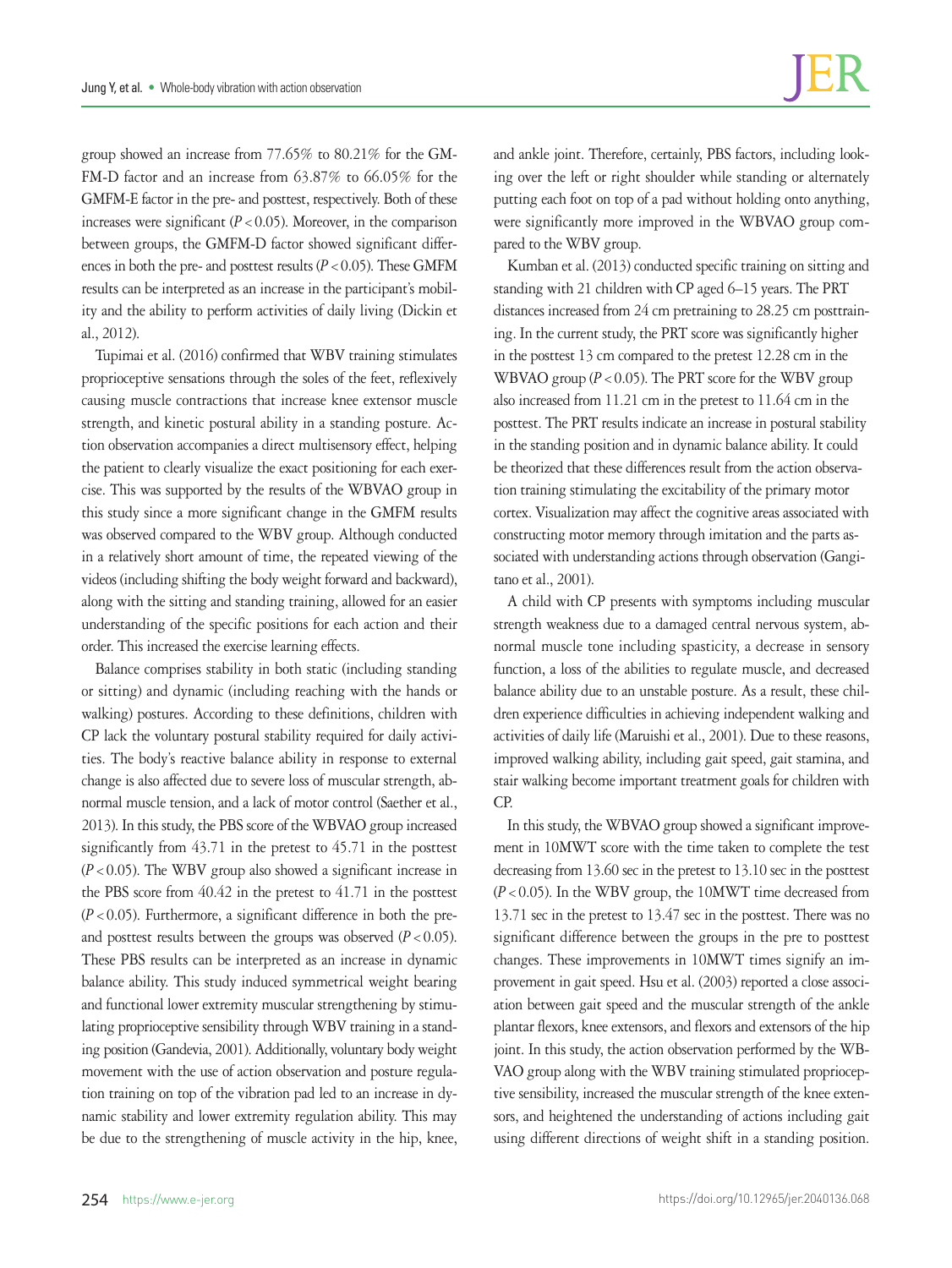Despite the short training period, these effects may have contributed to the significant difference in the 10MWT results between the WBVAO and WBV groups. Meyer-Heim et al. (2009) examined gait endurance in 22 children with spastic CP aged 4–12 years following 5 weeks of robot-assisted gait training. Gait endurance improved from 176.3 m before training to 199.5 m after training. In the current study, the WBVAO group's 6MWT distance significantly increased from 284.28 m in the pretest to 300.71 m in the posttest training  $(P < 0.05)$ . The 6MWT distance also significantly increased from 269.28 m in the pretest to 280 m in the posttest for the WBV group ( $P < 0.05$ ). Moreover, there was a significant difference in the pre–post training changes (*P*<0.05). Wilkinson et al. (2008) stated that muscular strength training of the lower extremity is crucial for improving gait endurance. This study has the following advantage: the comparison between the WBV training group versus the WBVAO group was observed in this study. This allowed the examination of functional muscle strengthening due to the stimulation of the proprioceptive receptors while standing on the vibration pad and the investigation of the difference between the observed models and the participant's internal plans (Petrosini et al., 2003). This is supported by previous research stating that treatments using timed feedback supports symmetrical recording (Winstein et al., 1989).

Tarakci et al. (2016) investigated the effects of 12 weeks of balance training using Nintendo's Wii-fit's balance-based video games in 30 children aged 5–18 years. The time taken to complete the 10-step stair climbing test significantly decreased from 10.32-sec pretraining to 8.42-sec posttraining  $(P < 0.05)$ . In this study, the TUDS test scores improved significantly in the WBVAO group, with a decrease in the time taken from 22.95 s in the pretest to 21.98 sec in the posttest  $(P < 0.05)$ . Similarly, the TUDS scores for the WBV group also improved significantly, with a decrease in time from 25.35 sec to 24.78 sec in the pre- and posttest, respectively (*P*<0.05). A significant pre–post time difference between the two groups was also observed  $(P < 0.05)$ . This improvement in the TUDS test indicates an increase in functional gait ability in daily life. You et al. (2005) stated that there is a direct relationship between forwards, backwards, left, and right lower extremity weight shift movements and symmetrical weight bearing ability in a standing position, and also functional gait ability. Lay et al. (2006) stated that strengthening the knee extensors, decreases the likelihood of postural perturbation occurring during stair walking. In the current study, it can be hypothesized that a significant difference between the WBV group and the WBVAO group was observed due to an increase in muscular activity resulting from symmetrical weight bearing during WBV training and its stimulation of proprioceptive sensibility. Improvement in stair climbing, which is a functional gait activity, is possibly due to the voluntary forward, backward, left, and right weight shift movements of the lower extremity during the action observation.

This study has the following limitations: this study has a short 4-week intervention period; the frequency of application in WBV is limited in this study; prior studies, which may serve as reference studies, are not available; and this study comprises a small sample size. This makes it difficult to generalize the findings to all children with CP. It is also difficult to control all the factors that might affect the child's activities of daily living. Furthermore, several of the participants had a short attention span while concentrating on the action observation, making it difficult for the treatment to last long as planned. Some of the CP in the WBVAO group did not follow the actions demonstrated in the video because of severity. This could be explained by the fact that children with spastic CP are not only impaired by the regulation ability of the muscular system and sensory deprivation but are also deprive of cognitive function (Chan and Miller, 2014).

# **CONFLICT OF INTEREST**

No potential conflict of interest relevant to this article was reported.

# **ACKNOWLEDGMENTS**

This study was supported by a grant from the NRF (NRF-2018R1D1A1B07045746), which is funded by the Korean government.

# **REFERENCES**

- Bartlett D, Birmingham T. Validity and reliability of a pediatric reach test. Pediatr Phys Ther 2003;15:84-92.
- Brehm MA, Verduijn S, Bon J, Bredt N, Nollet F. Comparison of two 6-minute walk tests to assess walking capacity in polio survivors. J Rehabil Med 2017;49:732-737.
- Cardinale M, Bosco C. The use of vibration as an exercise intervention. Exerc Sport Sci Rev 2003;31:3-7.
- Chan G, Miller F. Assessment and treatment of children with cerebral palsy. Orthop Clin North Am 2014;45:313-325.
- Chang CH, Chen YY, Yeh KK, Chen CL. Gross motor function change after multilevel soft tissue release in children with cerebral palsy. Biomed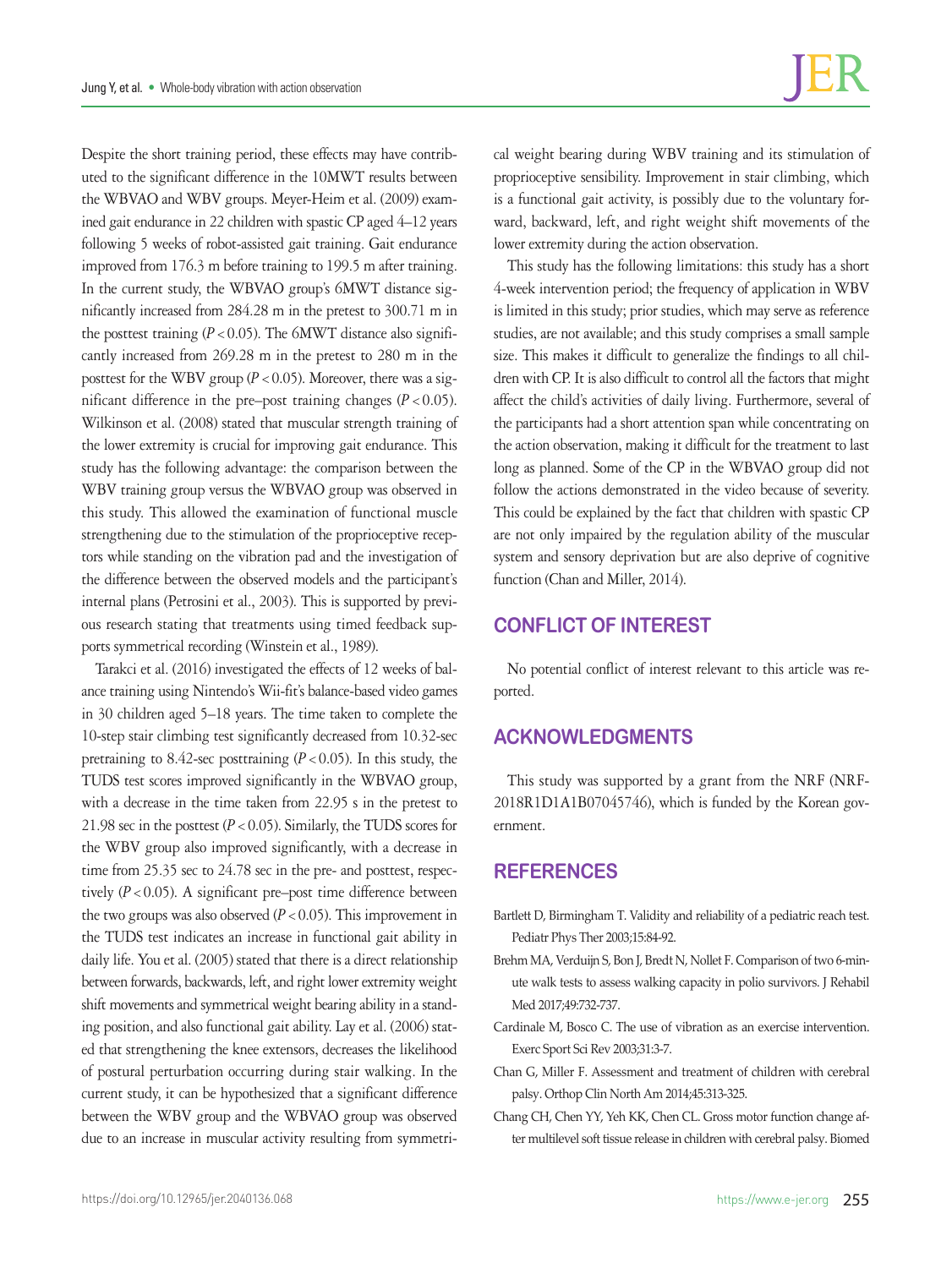J 2017;40:163-168.

- Damiano DL, Abel MF. Relation of gait analysis to gross motor function in cerebral palsy. Dev Med Child Neurol 1996;38:389-396.
- Del Pozo-Cruz B, Adsuar JC, Parraca JA, del Pozo-Cruz J, Olivares PR, Gusi N. Using whole-body vibration training in patients affected with common neurological diseases: a systematic literature review. J Altern Complement Med 2012;18:29-41.
- Dickin DC, McClain MA, Hubble RP, Doan JB, Sessford D. Changes in postural sway frequency and complexity in altered sensory environments following whole body vibrations. Hum Mov Sci 2012;31:1238- 1246.
- Dodd KJ, Taylor NF, Graham HK. A randomized clinical trial of strength training in young people with cerebral palsy. Dev Med Child Neurol 2003;45:652-657.
- Duquette SA, Guiliano AM, Starmer DJ. Whole body vibration and cerebral palsy: a systematic review. J Can Chiropr Assoc 2015;59:245-252.
- Franjoine MR, Gunther JS, Taylor MJ. Pediatric balance scale: a modified version of the berg balance scale for the school-age child with mild to moderate motor impairment. Pediatr Phys Ther 2003;15:114-128.
- Gandevia SC. Spinal and supraspinal factors in human muscle fatigue. Physiol Rev 2001;81:1725-1789.
- Gangitano M, Mottaghy FM, Pascual-Leone A. Phase-specific modulation of cortical motor output during movement observation. Neuroreport 2001;12:1489-1492.
- Han YG, Lee SW, Yun CK. The immediate influence of various whole-body vibration frequency on balance and walking ability in children with cerebral palsy: a pilot study. J Exerc Rehabil 2019;15:597-602.
- Hecht H, Vogt S, Prinz W. Motor learning enhances perceptual judgment: a case for action-perception transfer. Psychol Res 2001;65:3-14.
- Himmelmann K, Hagberg G, Beckung E, Hagberg B, Uvebrant P. The changing panorama of cerebral palsy in Sweden. IX. Prevalence and origin in the birth-year period 1995-1998. Acta Paediatr 2005;94:287- 294.
- Hsu AL, Tang PF, Jan MH. Analysis of impairments influencing gait velocity and asymmetry of hemiplegic patients after mild to moderate stroke. Arch Phys Med Rehabil. 2003;84:1185-1193.
- Kim JY, Kim JM, Ko EY. The effect of the action observation physical training on the upper extremity function in children with cerebral palsy. J Exerc Rehabil 2014;10:176-183.
- Ko MS, Sim YJ, Kim DH, Jeon HS. Effects of three weeks of whole-body vibration training on joint-position sense, balance, and gait in children with cerebral palsy: a randomized controlled study. Physiother Can 2016;68:99-105.
- Kumban W, Amatachaya S, Emasithi A, Siritaratiwat W. Effects of taskspecific training on functional ability in children with mild to moder-

ate cerebral palsy. Dev Neurorehabil 2013;16:410-417.

- Lay AN, Hass CJ, Gregor RJ. The effects of sloped surfaces on locomotion: a kinematic and kinetic analysis. J Biomech 2006;39:1621-1628.
- Liao HF, Liu YC, Liu WY, Lin YT. Effectiveness of loaded sit-to-stand resistance exercise for children with mild spastic diplegia: a randomized clinical trial. Arch Phys Med Rehabil 2007;88:25-31.
- Maruishi M, Mano Y, Sasaki T, Shinmyo N, Sato H, Ogawa T. Cerebral palsy in adults: independent effects of muscle strength and muscle tone. Arch Phys Med Rehabil 2001;82:637-641.
- Meyer-Heim A, Ammann-Reiffer C, Schmartz A, Schäfer J, Sennhauser FH, Heinen F, Knecht B, Dabrowski E, Borggraefe I. Improvement of walking abilities after robotic-assisted locomotion training in children with cerebral palsy. Arch Dis Child 2009;94:615-620.
- Nordlund MM, Thorstensson A. Strength training effects of whole-body vibration? Scand J Med Sci Sports 2007;17:12-17.
- Petrosini L, Graziano A, Mandolesi L, Neri P, Molinari M, Leggio MG. Watch how to do it! New advances in learning by observation. Brain Res Brain Res Rev 2003;42:252-264.
- Ruck J, Chabot G, Rauch F. Vibration treatment in cerebral palsy: a randomized controlled pilot study. J Musculoskelet Neuronal Interact 2010;10:77-83.
- Saether R, Helbostad JL, Riphagen II, Vik T. Clinical tools to assess balance in children and adults with cerebral palsy: a systematic review. Dev Med Child Neurol 2013;55:988-999.
- Seidler RD. Multiple motor learning experiences enhance motor adaptability. J Cogn Neurosci 2004;16:65-73.
- Tarakci D, Ersoz Huseyinsinoglu B, Tarakci E, Razak Ozdincler A. Effects of Nintendo Wii-Fit® video games on balance in children with mild cerebral palsy. Pediatr Int 2016;58:1042-1050.
- Thompson P, Beath T, Bell J, Jacobson G, Phair T, Salbach NM, Wright FV. Test-retest reliability of the 10-metre fast walk test and 6-minute walk test in ambulatory school-aged children with cerebral palsy. Dev Med Child Neurol 2008;50:370-376.
- Tupimai T, Peungsuwan P, Prasertnoo J, Yamauchi J. Effect of combining passive muscle stretching and whole body vibration on spasticity and physical performance of children and adolescents with cerebral palsy. J Phys Ther Sci 2016;28:7-13.
- Wang TH, Liao HF, Peng YC. Reliability and validity of the five-repetition sit-to-stand test for children with cerebral palsy. Clin Rehabil 2012;26: 664-671.
- Whitney SL, Wrisley DM, Marchetti GF, Gee MA, Redfern MS, Furman JM. Clinical measurement of sit-to-stand performance in people with balance disorders: validity of data for the Five-Times-Sit-to-Stand Test. Phys Ther 2005;85:1034-1045.
- Wilkinson SB, Phillips SM, Atherton PJ, Patel R, Yarasheski KE, Tarnop-